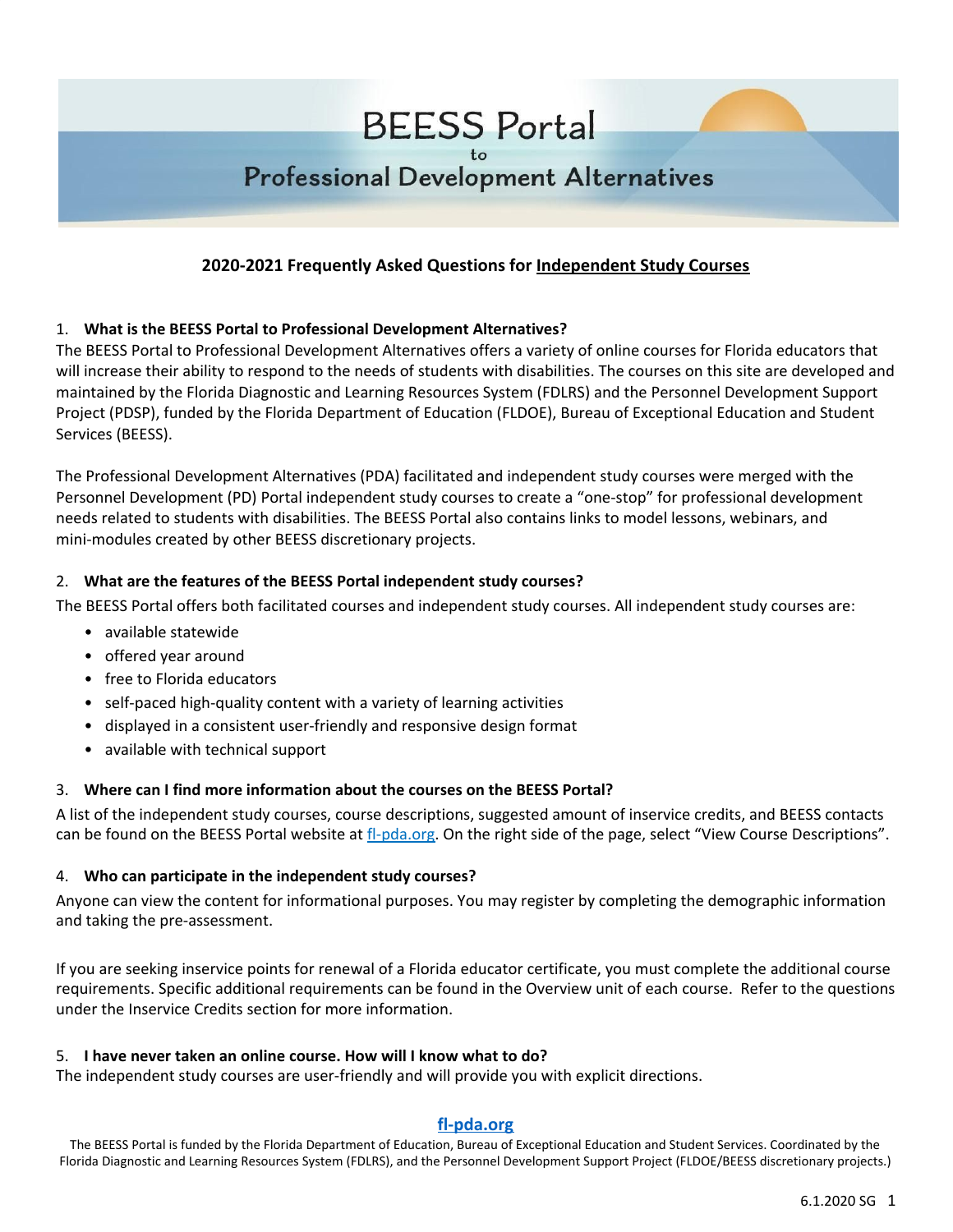## **Professional Development Alternatives**

### 6. **Can I participate in an independent study course if I am not currently working with students?**

Yes; however, if you are taking an independent study course for inservice credit, you must complete a follow-up activity and have it reviewed and verified for satisfactory completion by a Florida administrator who is currently working in the field of education.

If you are taking the Positive Behavior Intervention Support independent study course for inservice credit, you must be working with students in order to complete the follow-up activity.

### 7. **How do I register for a BEESS Portal independent study course?**

To register for an independent study course, go to [fl-pda.org](http://www.fl-pda.org/) and select "Register/Sign in" on the right side. Once you complete the registration process, you can enroll in any of the courses under the available tab.

### 8. **Should I take the courses in a particular order?**

You determine which of the independent study courses meet your professional development needs. You may take as many as you like, but it is recommended that you only take one at a time in order to focus on the content and assessment tasks required of that course. A couple of courses have related content and should be taken in a specific order.

### 9. **How long do I have to complete an independent study course?**

There is no time limit for completing an independent study course; however, if you are seeking inservice credits allow adequate time for FDLRS to report confirmation of earned points to your districts and the processing of inservice points by the district. Procedures and timelines vary from district to district.

### 10. **What happens if I can't complete an independent study course after I have enrolled?**

The independent study course will remain in your list of enrolled courses until you have completed all of the course requirements. You may continue to access the course content indefinitely.

#### **[fl-pda.org](http://www.fl-pda.org/)**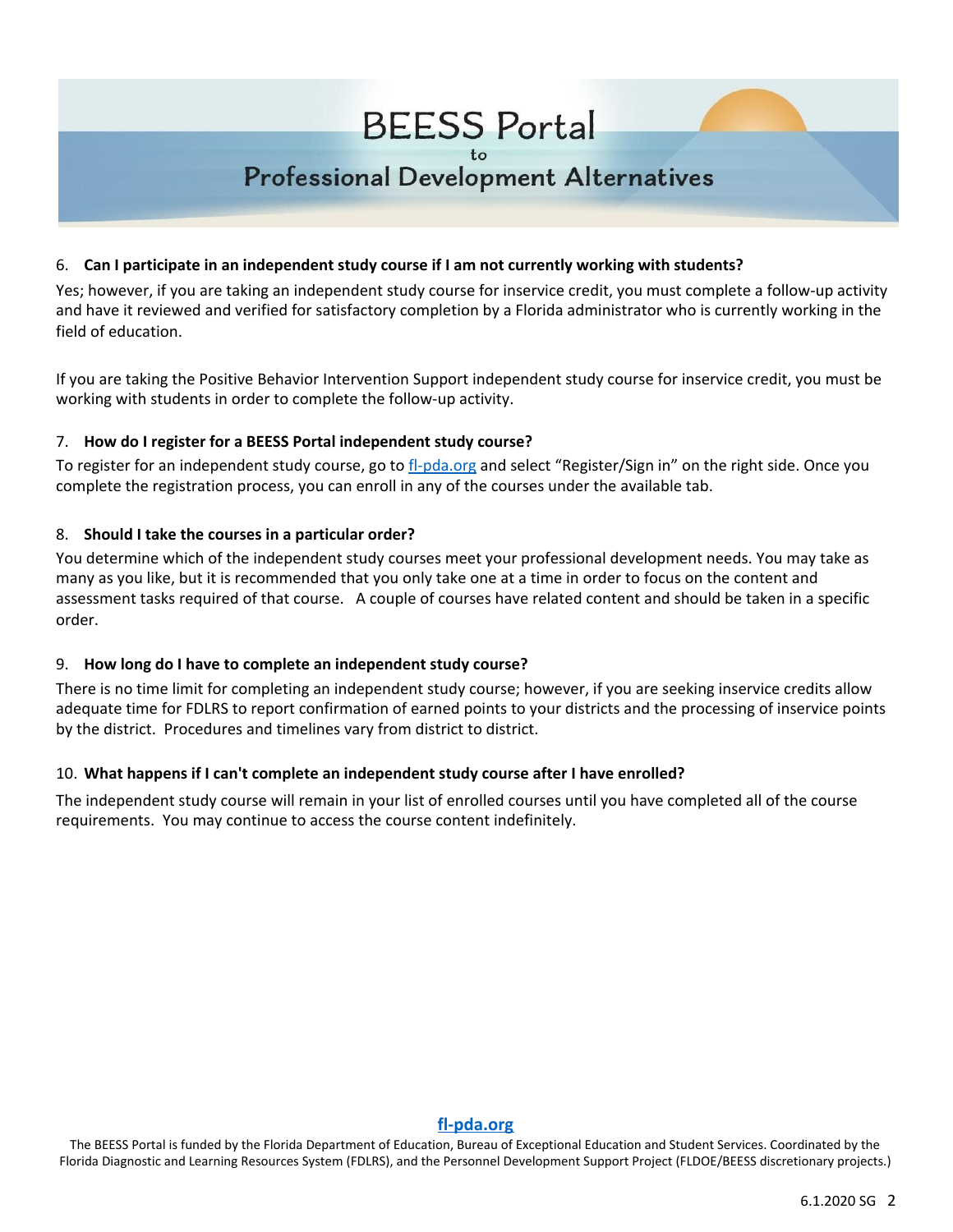# **Professional Development Alternatives**

### **FLDOE Inservice Credits**

#### 11. **What are the requirements for earning inservice credits for an independent study course?**

If you are seeking inservice credits, you must complete all course requirements listed below.

- Complete a pre-assessment
- Review all course content, including additional resources, external links and videos
- Pass the Check Your Knowledge quizzes
- Pass the final assessment with 80% accuracy
- Complete the follow-up activity (when applicable)
- Upload the Follow-up Activity and Verification Form, signed by your Florida administrator or supervisor who reviewed your completed follow-up activity (If applicable)
- Complete the satisfaction survey

### 12. If I enroll in a course that has a follow-up activity and I am not currently working in the field of education, who can **sign the Follow-up Activity and Verification Form?**

If you have enrolled in an independent study course with a follow-up activity, it must be reviewed and verified for satisfactory completion by a Florida school district administrator or supervisor in the field of education. FDLRS staff do not review and verify follow-up activities. It is your responsibility, prior to starting a course, to ensure that you have a Florida school district administrator or supervisor who is willing to verify the completion of your follow-up activity. If you do not have one, you may want to register for a different BEESS Portal facilitated course that does not require an administrator's verification signature.

### **13. May I earn partial inservice credits for independent study courses?**

No partial credit is awarded for any of the BEESS Portal independent study courses.

### **14. If I don't want inservice credits, can I still take an independent study course?**

Yes, all courses can be taken for informational purposes only. You will first need to register for the course by completing the demographic information and taking the pre-assessment.

### 15. **How many inservice credits do I need to recertify in Florida?**

All questions regarding your individual recertification should be directed to your local personnel/certification department or to the Florida Department of Education Certification office [http://www.fldoe.org/teaching/certification/index.stml.](http://www.fldoe.org/teaching/certification/index.stml) FDLRS staff are not certification specialists.

#### **[fl-pda.org](http://www.fl-pda.org/)**